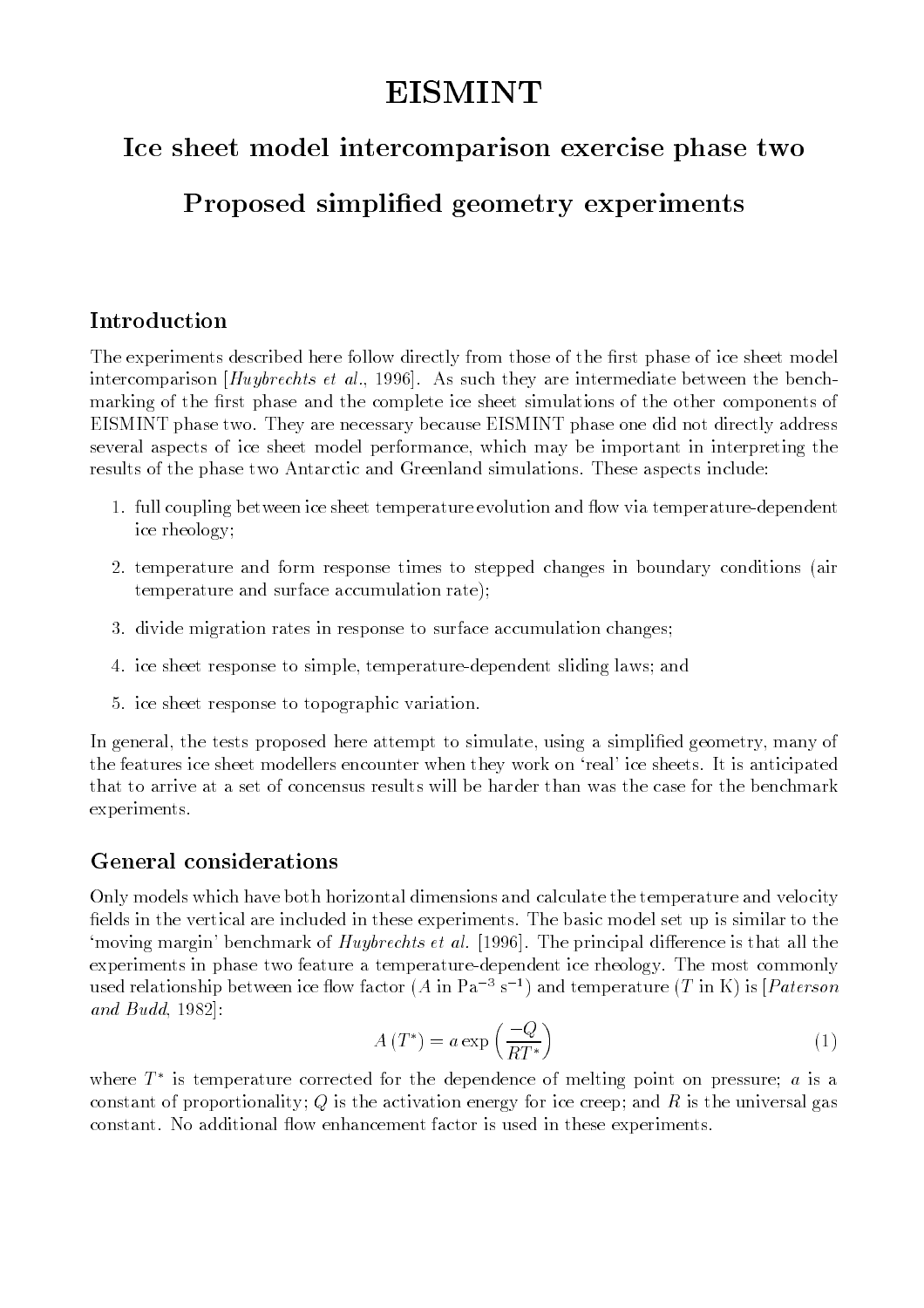As in the original benchmark, the ice accumulation/ablation rate (b in m  $yr^{-1}$ ) is a function of geographical position  $(x \text{ and } y \text{ in } \text{km})$  alone:

$$
b(x,y) = \min \left[ b_{max}, S_b \left( E - \sqrt{(x - \hat{x})^2 + (y - \hat{y})^2} \right) \right]
$$
 (2)

where  $b_{max}$  is the maximum accumulation rate;  $S_b$  the gradient of accumulation rate change with horizontal distance; and E is the distance from  $(\hat{x},\hat{y})$  at which accumulation rate is zero.

In contrast to the benchmark, the ice surface air temperature  $(T_a$  in K) is also a function of geographical position:

$$
T_a(x,y) = T_{min} + S_T \sqrt{(x - \hat{x})^2 + (y - \hat{y})^2}
$$
 (3)

where  $T_{min}$  is the minimum surface air temperature and  $S_b$  the gradient of air temperature change with horizontal distance. This change is made in order to simplify the interpretation of model results (it removes the ice surface elevation - air temperature dependency).

A further change from the benchmark is the use of a 25 - 25 km horizontal grid (formerly 50 - 50 km). The model domain remains 1500 - 1500 km (61 - 61 grid cells). The choice of time step is, as before, left to the individual modeller. All experiments last for 200 kyr.

Table 1 provides a list of recommended ice sheet constants. As before, isotasy is omitted in all experiments.

| Symbol                      | Constant                          | Value                                   | Units                               |
|-----------------------------|-----------------------------------|-----------------------------------------|-------------------------------------|
| $\rho$                      | density of ice                    | 910                                     | $kg \; \mathrm{m}^{-3}$             |
| $\mathcal{G}_{\mathcal{G}}$ | acceleration due to gravity       | 9.81                                    | $\rm m~s^{-2}$                      |
| $\boldsymbol{n}$            | power in Glen's law               | 3                                       |                                     |
| $T_{0}$                     | triple point of water             | 273.15                                  | K                                   |
| G                           | geothermal heat flux              | $-4.2 \times 10^{-2}$ W m <sup>-2</sup> |                                     |
| $\boldsymbol{k}$            | thermal conductivity of ice       | 2.1                                     | $\rm W~m^{-1}~K^{-1}$               |
| $\mathcal{C}$               | specific heat capacity of ice     | 2009                                    | $J \text{ kg}^{-1} K^{-1}$          |
| $\Phi$                      | dependence of melting on pressure | $9.75 \times 10^{-8}$                   | $K$ Pa <sup><math>-1</math></sup>   |
| L                           | latent heat capacity of ice       | $3.35 \times 10^{5}$                    | $J \text{ kg}^{-1}$                 |
| R                           | gas constant                      | 8.314                                   | J mol <sup>-1</sup> K <sup>-1</sup> |
|                             | seconds per year                  | 31556926                                |                                     |

Table 1 Constants used in the experiments.

It is recommended that modellers start this set of experiments by first reproducing their 'moving margin' benchmark runs. This should reduce the possibility of coding changes affecting the intercomparison's results.

## Coupled response to stepped changes in boundary condition

This section is principally aimed at assessing the response times of thermally coupled ice sheets to stepped changes in their boundary conditions.

#### Experiment A

Use the following constants in the boundary condition equations (2) and (3):

$$
b_{max} = 0.5 \text{ m yr}^{-1}
$$
  

$$
S_b = 10^{-2} \text{ m yr}^{-1} \text{km}^{-1}
$$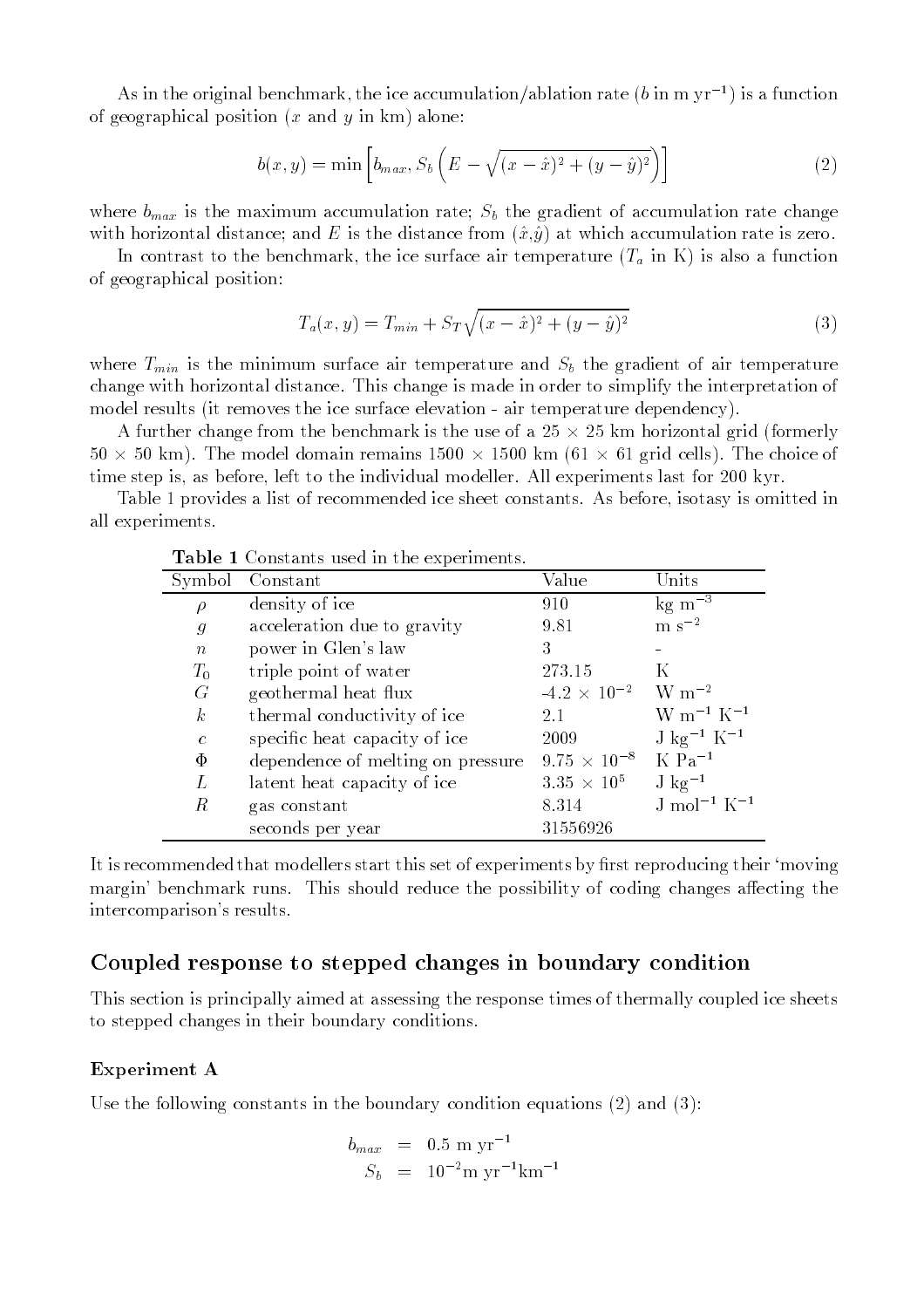$$
E = 450 \text{ km}
$$
  
\n
$$
T_{min} = 238.15 \text{ K}
$$
  
\n
$$
S_T = 1.67 \times 10^{-2} \text{ K km}^{-1}
$$
  
\n
$$
\hat{x} = 750.0 \text{ km}
$$
  
\n
$$
\hat{y} = 750.0 \text{ km}
$$

Couple ice temperature and rheology using (1) with:

$$
a = 3.61 \times 10^{-13} \text{Pa}^{-3} \text{ s}^{-1} \quad \text{if } \text{T}^* < 263.15 \text{ K} = 1.73 \times 10^3 \text{Pa}^{-3} \text{ s}^{-1} \quad \text{if } \text{T}^* \ge 263.15 \text{ K} Q = 6.0 \times 10^4 \text{J mol}^{-1} \quad \text{if } \text{T}^* < 263.15 \text{ K} = 13.9 \times 10^4 \text{J mol}^{-1} \quad \text{if } \text{T}^* \ge 263.15 \text{ K}
$$

Use a zero ice initial condition.

#### Experiment B

Using the final, steady-state ice sheet of Experiment A  $(t=200 \text{ kyr})$  as an initial condition, apply the following boundary condition constants:

$$
T_{min} = 243.15 \text{ K}
$$

Otherwise as Experiment A. This experiment assesses ice sheet response to a stepped 5 K warming.

#### Experiment C

Using the final, steady-state ice sheet of Experiment A  $(t=200 \text{ kyr})$  as an initial condition, apply the following boundary condition constants:

$$
b_{max} = 0.25 \text{ m yr}^{-1}
$$
  

$$
E = 425 \text{ km}
$$

Otherwise as Experiment A. This experiment assesses ice sheet response to a stepped accumulation rate change. The change reduces the 'plateau' accumulation rate from 0.5 to 0.25 m  $yr^{-1}$ and also the area over which this maximum value operates. It will generate two types of change: change caused by the reduced ice sheet span and change caused by reduced accumulation rates.

### Experiment D

Using the final, steady-state ice sheet of Experiment A  $(t=200 \text{ kyr})$  as an initial condition, apply the following boundary condition constants:

$$
E = 425 \, \mathrm{km}
$$

Otherwise as Experiment A. This experiment assesses ice sheet response to a stepped accumulation rate change. The change only reduces the area over which the maximum accumulation rate operates. It will therefore only lead to the changes caused by reduced ice sheet span, which contrasts with the two-fold changes of Experiment C.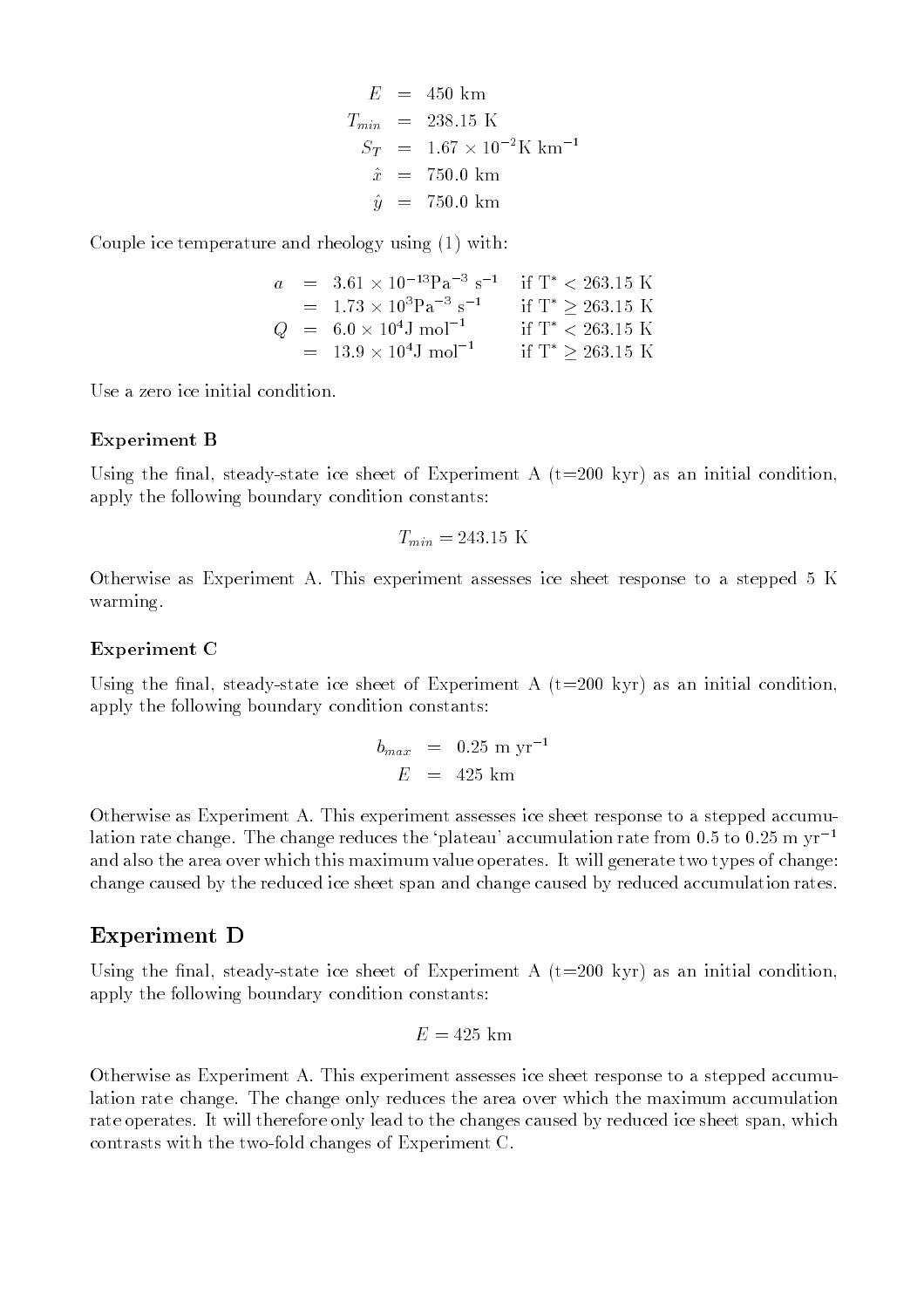## Experiment E

Using the final, steady-state ice sheet of Experiment A  $(t=200 \text{ kyr})$  as an initial condition. apply the following boundary condition constants:

$$
\begin{array}{rcl}\n\hat{x} & = & 850.0 \text{ km} \\
\hat{y} & = & 850.0 \text{ km}\n\end{array}
$$

Otherwise as Experiment A. This experiment assesses ice sheet response to a stepped migration of the air temperature/snow accumulation zonation. The centres of both distributions are moved 141 km in a 'north-westerly' direction. The equilibrium response should be the steadystate ice sheet of Experiment A shifted by (100 km, 100 km).

### Experiment F

Repeat Experiment A (zero ice initial conditions) with the boundary condition constants:

$$
T_{min} = 223.15 \text{ K}
$$

Otherwise as Experiment A. This experiment investigates ice sheet temperatures in a cooler environment.

## The incorporation of basal sliding

The section is aimed at assessing the response of ice sheet models to the incorporation of basal sliding. A linear sliding law is used:

$$
u_i(h) = -B\rho g H \frac{\partial (H+h)}{\partial i}
$$
\n
$$
i = x, y
$$
\n(4)

where h refers to the ice sheet/bedrock boundary; H is ice thickness; g is gravity;  $\rho$  is ice density; and  $B$  is a free parameter in the various model experiments.

#### Experiment G

Repeat Experiment A with  $B = 1 \times 10^{-7}$  m yr<sup>-1</sup> Pa<sup>-1</sup> m (4). This experiment assesses the effect of the sliding without coupling its distribution to that of basal pressure melting.

### Experiment H

Repeat Experiment G with:

$$
u_i(h) = -B\rho g H \frac{\partial (H+h)}{\partial i} \quad \text{if } T(h) = T_{\text{pmp}}u_i(h) = 0 \quad \text{if } T(h) < T_{\text{pmp}} \tag{5}
$$

where  $T_{\text{pmp}}$  is the pressure melting point for ice. This experiment assesses the full effect of the sliding and its interaction with the distribution of basal temperature.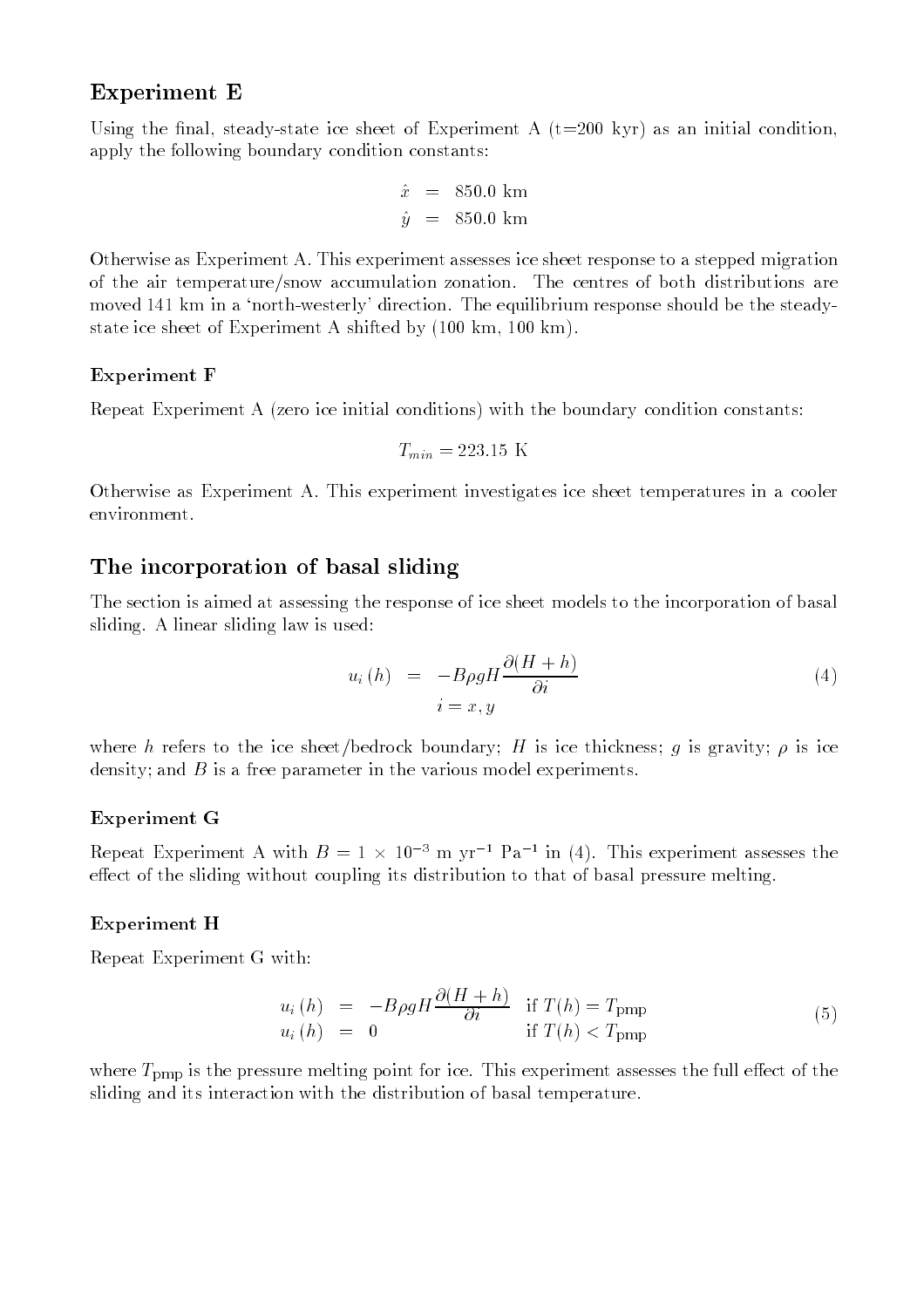## Topography

The final set of experiments introduce topography. Variations in ice thickness are expected to trigger many feedbacks within the ice sheet temperature - flow system.

Two types of topography are used. The data for these topographies will be provided in the form of three-column text files. The columns will be the points' x position in  $km, y$  position in km and bedrock elevation in m. The model domain will again be  $0 \le x \le 1500$  km and 0 y the contract with a 25 cm man grid (625 cm with points) and is also measured and isostasy are not been assigned as included. These data files will be available from the homepage address given below.

The two topographies are shown in Figures 1 and 2. The first topography has a has a  $200$ km wide trough running from the domain's centre to one edge. The cross-section of the trough is based on a cosine function, whose amplitude varies from 0 at the domain's centre to 1000 m at the its edge. This data set attempts to simulate the large bedrock troughs often associated with glaciated areas. The second topography is s series of mounds with amplitude 500 m and based on superimposed cosine functions. This data set aims to represent a system of highland massifs and valleys.

## Experiment I

Repeat Experiment A using the trough topography.

## Experiment J

Repeat Experiment C using the trough topography and using the final, steady-state ice sheet of Experiment I ( $t=200$  kyr) as an initial condition.

## Experiment K

Repeat Experiment A using the mound topography.

## Experiment L

Repeat Experiment C using the mound topography and using the final, steady-state ice sheet of Experiment K  $(t=200 \text{ kyr})$  as an initial condition.

## Format of results

All results are to be submitted as column-based text les, using tabs or commas to space the columns. Three types of data set will be involved:

- 1. time series have two columns: time in kyr in the first and the actual data in the second. Times series for global (e.g., volume) and local data (e.g., basal temperature variation at a particular station) will be required.
- 2. plan-form data have three columns:  $x$  position in km in the first,  $y$  in the second (using the domain described above), and the actual data in the third. Plan-form data will be needed for several variables (e.g., thickness, horizontal ice flux and basal temperature) usually at the end of an experiment.
- 3. depth-profile data have two columns: height above bedrock in m in the first and the actual data in the second. Depth profiles will be required for the 3d-field variables (temperature and the velocity components) at selected stations.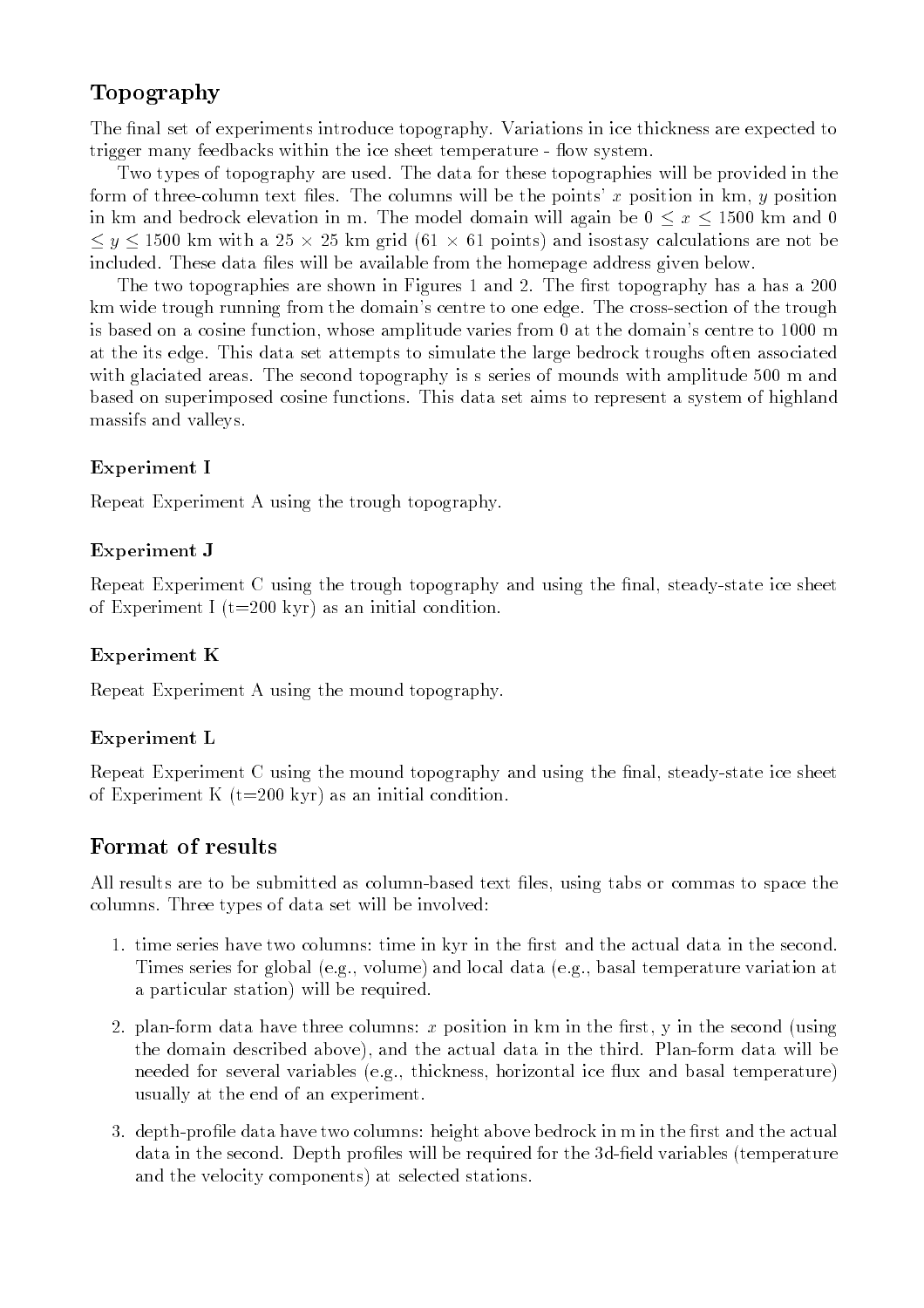The data should be real and use sufficient decimal places to resolve any variation within the

Please use the following file naming conventions:

- 1. three characters based on your name or group followed by an underscore ( );
- 2. the experiment's letter (one character) followed by another underscore;
- 3. a character indicating the data file type  $(t$  for time series,  $\bf{p}$  for plan form and  $\bf{d}$  for depth profile) followed by an underscore;
- 4. two characters indicating the variable from:
	- tk thickness in m
	- tp temperature (including basal) in K (not corrected for pressure melting point variation)
	- $uq x$  component of vertically-integrated horizontal flux in  $m^2 yr^{-1}$
	- $\mathbf{vq}$  y component of vertically-integrated horizontal flux in  $m^2$  yr<sup>-1</sup>
	- ${\bf a}$ 1 now coenicient A in Pa $^{-}$ s  $^{-}$ : **in plan form**, give the weighted factor which appears  $^{-}$ in the ice continuity equation

$$
\frac{1}{H^{n+2}}\int\limits_{h}^{H+h}\int\limits_{h}^{H+h}A\left(T^*\right)\left(H+h-z\right)^{n}dz\;dz'
$$

otherwise, in depth profiles, give the coefficient that comes directly from 1

- $wv$  vertical velocity in m  $yr^{-1}$
- $uv x$  component of horizontal velocity in m  $vr^{-1}$
- vv y component of horizontal velocity in m  $vr^{-1}$
- vo ice sheet volume in  $km<sup>3</sup>$
- $ar ice sheet area in km<sup>2</sup>$
- fr fraction of ice sheet area at pressure melting point

followed by an underscore; and

5. a single number indicating which station the time series or depth profile is for (see below).

An example based on my plan-form basal temperature data for Experiment F:

#### ton\_f\_p\_tp

and for my time-series thickness data at point 3 for Experiment J:

#### $ton_i_t_t$

The data required for each run are:

- plan form: thickness, basal temperature, horizontal flux (both components) and flow coefficient at 200 kyr (end of experiment);
- global time series: volume, area and melt area fraction;